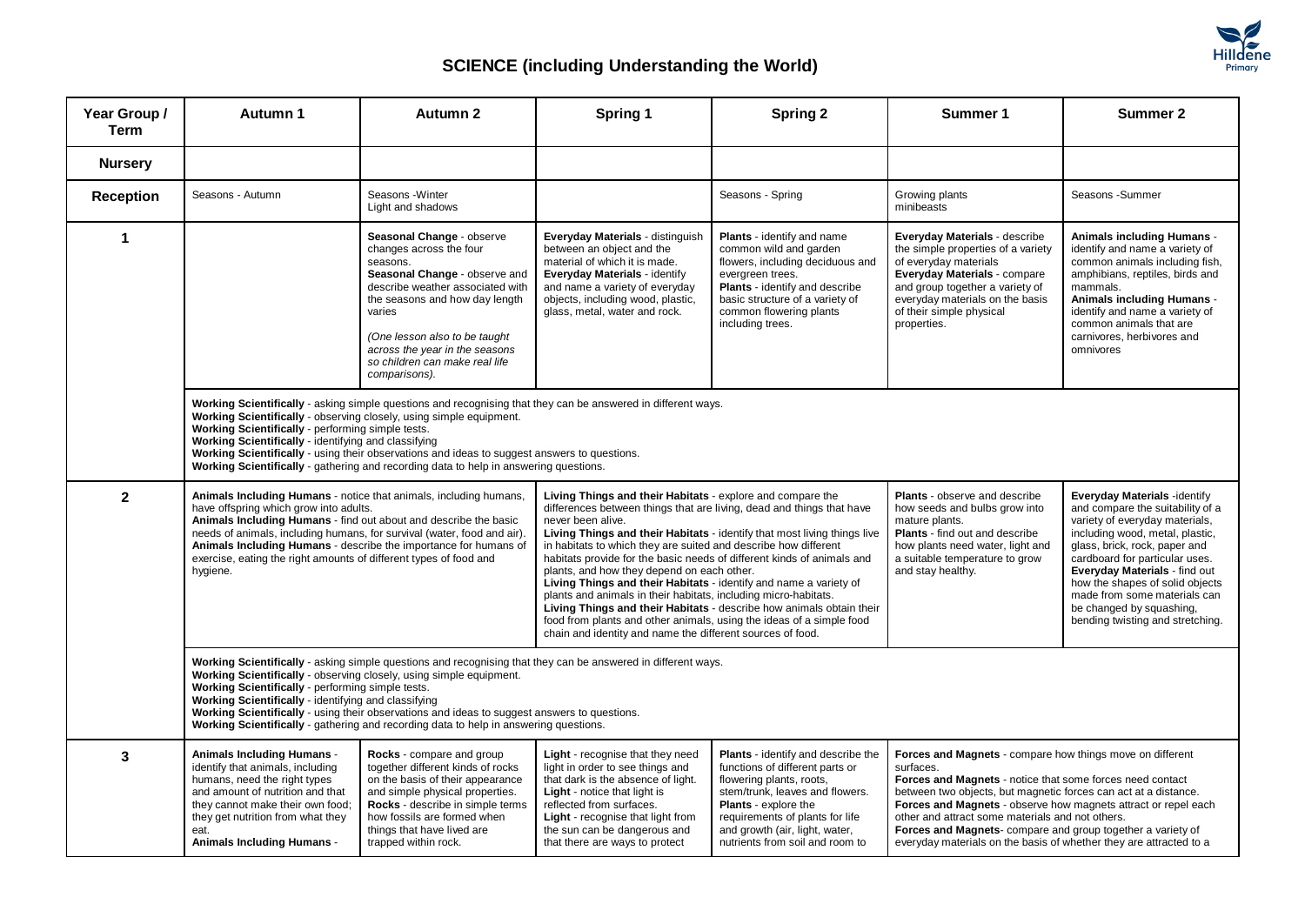

## **SCIENCE (including Understanding the World)**

|   | identify that humans and some<br>other animals have skeletons<br>and muscles for support,<br>protection and movement.                                                                                                                                                                                                                                                                                                                                                                                                                                                                                                                                                                                                                                                                                                                                                                                                                                                                                                                                                                                                                                                                                                                                                                    | Rocks - recognise that soils are<br>made from rocks and organic<br>matter.                                                                                                                                                                                                                                                                                                                                                                                                         | their eyes.<br><b>Light</b> - recognise that shadows<br>are formed when the light from a<br>light source is blocked by an<br>opaque object.<br>Light - find patterns in the way<br>that the size of shadows change.                                                                                                                                                                                                                                                                                                                      | grow) and how they vary from<br>plant to plant.<br><b>Plants</b> - investigate the way in<br>which water is transported within<br>plants.<br><b>Plants</b> - explore the part that<br>flowers play in the life cycle of<br>flowering plants, including<br>pollination, seed formation and<br>seed dispersal.                                                                                                                                                                                                                       | magnet, and identify some magnetic materials.<br>Forces and Magnets - describe magnets as having two poles.<br>Forces and Magnets - predict whether two magnets will attract or<br>repel each other, depending on which poles are facing.                                                                                                                                                                                                                                                                                                                                                                                                                                                   |                                                                                      |  |
|---|------------------------------------------------------------------------------------------------------------------------------------------------------------------------------------------------------------------------------------------------------------------------------------------------------------------------------------------------------------------------------------------------------------------------------------------------------------------------------------------------------------------------------------------------------------------------------------------------------------------------------------------------------------------------------------------------------------------------------------------------------------------------------------------------------------------------------------------------------------------------------------------------------------------------------------------------------------------------------------------------------------------------------------------------------------------------------------------------------------------------------------------------------------------------------------------------------------------------------------------------------------------------------------------|------------------------------------------------------------------------------------------------------------------------------------------------------------------------------------------------------------------------------------------------------------------------------------------------------------------------------------------------------------------------------------------------------------------------------------------------------------------------------------|------------------------------------------------------------------------------------------------------------------------------------------------------------------------------------------------------------------------------------------------------------------------------------------------------------------------------------------------------------------------------------------------------------------------------------------------------------------------------------------------------------------------------------------|------------------------------------------------------------------------------------------------------------------------------------------------------------------------------------------------------------------------------------------------------------------------------------------------------------------------------------------------------------------------------------------------------------------------------------------------------------------------------------------------------------------------------------|---------------------------------------------------------------------------------------------------------------------------------------------------------------------------------------------------------------------------------------------------------------------------------------------------------------------------------------------------------------------------------------------------------------------------------------------------------------------------------------------------------------------------------------------------------------------------------------------------------------------------------------------------------------------------------------------|--------------------------------------------------------------------------------------|--|
| 3 | Working Scientifically - asking relevant questions and using different types of scientific enquiries to answer them.<br>Working Scientifically - setting up simple practical enquiries, comparative and fair tests.<br>Working Scientifically - making systematic and careful observations and, where appropriate, taking accurate measurements using standard units, using a range of equipment, including thermometers<br>Working Scientifically - gathering, recording, classifying and presenting data in a variety of ways to help in answering questions.<br>Working Scientifically - recording findings using simple scientific language, drawing, labelled diagrams and tables.<br>Working Scientifically - reporting on findings from enquiries, including oral and written explanations, displays or presentation of results and conclusions.<br>Working Scientifically - using results to draw simple conclusions, make predictions for new values and suggest improvements.<br>Working Scientifically - identifying differences, similarities or changes related to simple scientific ideas and processes.<br>Working Scientifically - using straightforward scientific evidence to answer questions.                                                                        |                                                                                                                                                                                                                                                                                                                                                                                                                                                                                    |                                                                                                                                                                                                                                                                                                                                                                                                                                                                                                                                          |                                                                                                                                                                                                                                                                                                                                                                                                                                                                                                                                    |                                                                                                                                                                                                                                                                                                                                                                                                                                                                                                                                                                                                                                                                                             |                                                                                      |  |
| 4 | States of Matter - compare and<br>group materials together,<br>according to whether they are<br>solids, liquids or gas.<br>States of Matter - observe that<br>some materials change state<br>when they are heated or cooled<br>and measure or research the<br>temperature at which this<br>happens in degrees Celsius.<br>States of Matter - identify the<br>part played by evaporation and<br>condensation in the water cycle<br>and associate the rate of<br>evaporation with temperature.                                                                                                                                                                                                                                                                                                                                                                                                                                                                                                                                                                                                                                                                                                                                                                                             | <b>Living Things and Their</b><br>Habitats - recognise that living<br>things can be grouped in a<br>variety of ways.<br><b>Living Things and Their</b><br>Habitats - explore and use<br>classification keys to help<br>groups, identify and name a<br>variety of living things in their<br>local and wider environment.<br><b>Living Things and Their</b><br>Habitats - recognise that<br>environments can change and<br>that this can sometimes pose<br>dangers to living things. | Animals, Including Humans -<br>describe the simple functions of<br>the basic parts of the digestive<br>system in humans.<br>Animals, Including Humans -<br>identify the different types of<br>teeth in humans and their simple<br>functions.<br>Animals, Including Humans -<br>construct and interpret a variety<br>of food chain, identifying<br>producers, predators and prey.                                                                                                                                                         | Sound - identify how sounds are<br>made, associating some of them<br>with something vibrating.<br>Sound - recognise that<br>vibrations from sounds travel<br>through a medium to the ear.<br>Sound - find patterns between<br>the pitch of a sound and features<br>of the object that produced it.<br>Sound - find patterns between<br>the volume of a sound and the<br>strength of the vibrations that<br>produced it.<br><b>Sound</b> - recognise that sounds<br>get fainter as the distance from<br>the sound source increases. | Electricity - identify common appliances that run on electricity.<br>Electricity - construct a simple series electrical circuit, identifying and<br>naming its basic parts, including cell, wires, bulbs, switches and<br>buzzers.<br>Electricity - identify whether or not a lamp will light in a simple series<br>circuit, based on whether or not the lamp is part of a complete loop<br>with a battery.<br>Electricity - recognise that a switch opens and closes a circuit and<br>associate this with whether or not a lamp limes in a simple series<br>circuit.<br>Electricity - recognise some common conductors and insulators, and<br>associate metals with being good conductors. |                                                                                      |  |
| 4 | Working Scientifically - asking relevant questions and using different types of scientific enquiries to answer them.<br>Working Scientifically - setting up simple practical enquiries, comparative and fair tests.<br>Working Scientifically - making systematic and careful observations and, where appropriate, taking accurate measurements using standard units, using a range of equipment, including data loggers<br>Working Scientifically - gathering, recording, classifying and presenting data in a variety of ways to help in answering questions.<br>Working Scientifically - recording findings using simple scientific language, drawing, labelled diagrams keys, bar charts and tables.<br>Working Scientifically - reporting on findings from enguiries, including oral and written explanations, displays or presentation of results and conclusions.<br>Working Scientifically - using results to draw simple conclusions, make predictions for new values, suggest improvements and raise further questions.<br>Working Scientifically - identifying differences, similarities or changes related to simple scientific ideas and processes.<br>Working Scientifically - using straightforward scientific evidence to answer questions or to support their findings. |                                                                                                                                                                                                                                                                                                                                                                                                                                                                                    |                                                                                                                                                                                                                                                                                                                                                                                                                                                                                                                                          |                                                                                                                                                                                                                                                                                                                                                                                                                                                                                                                                    |                                                                                                                                                                                                                                                                                                                                                                                                                                                                                                                                                                                                                                                                                             |                                                                                      |  |
| 5 | Earth and Space - describe the<br>movement of the Earth, and<br>other planters, relative to the Sun<br>in the solar system.<br>Earth and Space - describe the<br>movement of the Moon relative<br>to the Earth.<br>Earth and Space - describe the<br>Sun, Earth and Moon as<br>approximately spherical bodies.<br>Earth and Space - use the idea                                                                                                                                                                                                                                                                                                                                                                                                                                                                                                                                                                                                                                                                                                                                                                                                                                                                                                                                         | Forces - explain that<br>unsupported objects fall towards<br>the Earth because of the force of<br>gravity acting between the Earth<br>and the falling object.<br>Forces - identify the effects of air<br>resistance, water resistance and<br>friction, that act between moving<br>surfaces,<br>Forces - recognise that some<br>mechanisms, including levers,                                                                                                                       | everyday materials on the basis of their properties, including their<br>hardness, solubility, transparency, conductivity (electrical and<br>thermal) and response to magnets.<br>Properties and Changes of Materials - know that some materials<br>substance from a solution.<br>Properties and Changes of Materials - use knowledge of solids,<br>liquids and gases to decide how mixtures might be separated,<br>including through filtering, sieving and evaporating.<br>Properties and Changes of Materials - give reasons, based on | Properties and Changes of Materials - compare and group together<br>will dissolve in liquid to form a solution, and describe how to recover a                                                                                                                                                                                                                                                                                                                                                                                      | <b>Living Things and Their</b><br>Habitats - describe the<br>differences in life cycles of a<br>mammal, an amphibian, an<br>insect and a bird.<br><b>Living Things and Their</b><br>Habitats - describe the life<br>processes of reproduction in<br>some plants and animals.                                                                                                                                                                                                                                                                                                                                                                                                                | Animals, Including Humans -<br>describe the changes as humans<br>develop to old age. |  |